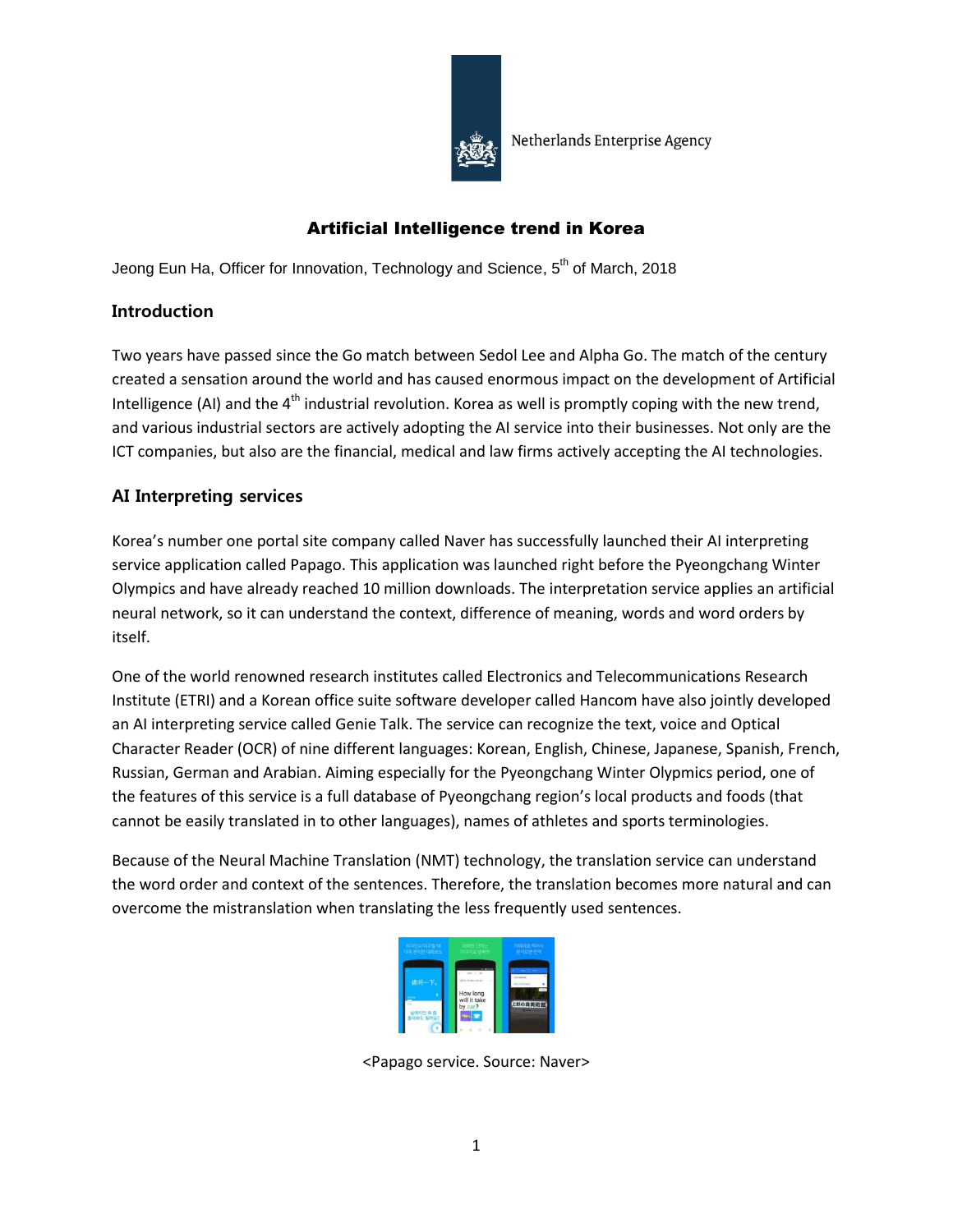

# AI Speakers

Apart from the Google Assistance and Alexa, there are five more AI speakers developed solely in Korea. One of the leading electronics companies, LG Electronics, the two top internet companies Kakao and Naver, and the major telecom companies, SK and KT, have developed AI speakers.

The first company which launched the AI speaker in Korea was SK telecom. SK's AI speaker, Nugu, can provide daily information, time, weather and music, and it can also be connected to a smartphone and TV to verbally control these devices. KT's AI speaker called Giga Genie provides similar service as the Nugu. However, the most distinctive feature of Giga Genie is that the AI speaker has a camera which can lead to a video call by connecting with the TV screen. SmartThinQ which is developed by LG can be connected with home appliances (washing machine, refrigerator and air conditioner) which have IoT sensors. Especially, LG is highly focusing on AI development. The company even has recently opened an AI R&D center to establish an AI hub platform covering the entire LG Electronics products.

Although Samsung has not yet launched their AI speaker yet, they will jump into this business in the second half of this year with the name of Bixby. In order to do so, Samsung already has acquired an AI startup called VIV Labs which the founder was the former developer of iPhone Siri. While Siri has limited service to connect with some applications, the characteristic of VIV Labs development is that they thrive for an open AI platform. During the Mobile World Congress 2018, Samsung has announced that they will provide a beta version of open AI platform which can be shared with 800 different companies to apply it into their products and service.

|                 |              | $\bullet$<br>▓<br><b>CONTRACTOR</b> | 111111000000000 |               |
|-----------------|--------------|-------------------------------------|-----------------|---------------|
| LG Smart thinkQ | Kakao Kakaoi | Naver Clova                         | <b>SKT Nugu</b> | KT Giga Genie |

<sup>&</sup>lt;Local AI speakers in Korea>

# AI in the financial industry

The application of AI in the financial sector is growing as time goes by. The most frequently available services are loading the AI algorithm into the remittent, pension and asset management. Shinhan Bank was the first company in Korea to introduce the AI platform to general public. They have adopted a Chatbot which can provide 24 hours services of answering simple questions. After all, through the machine learning process, the bank will create an AI bank clerk which can proficiently provide services to the clients.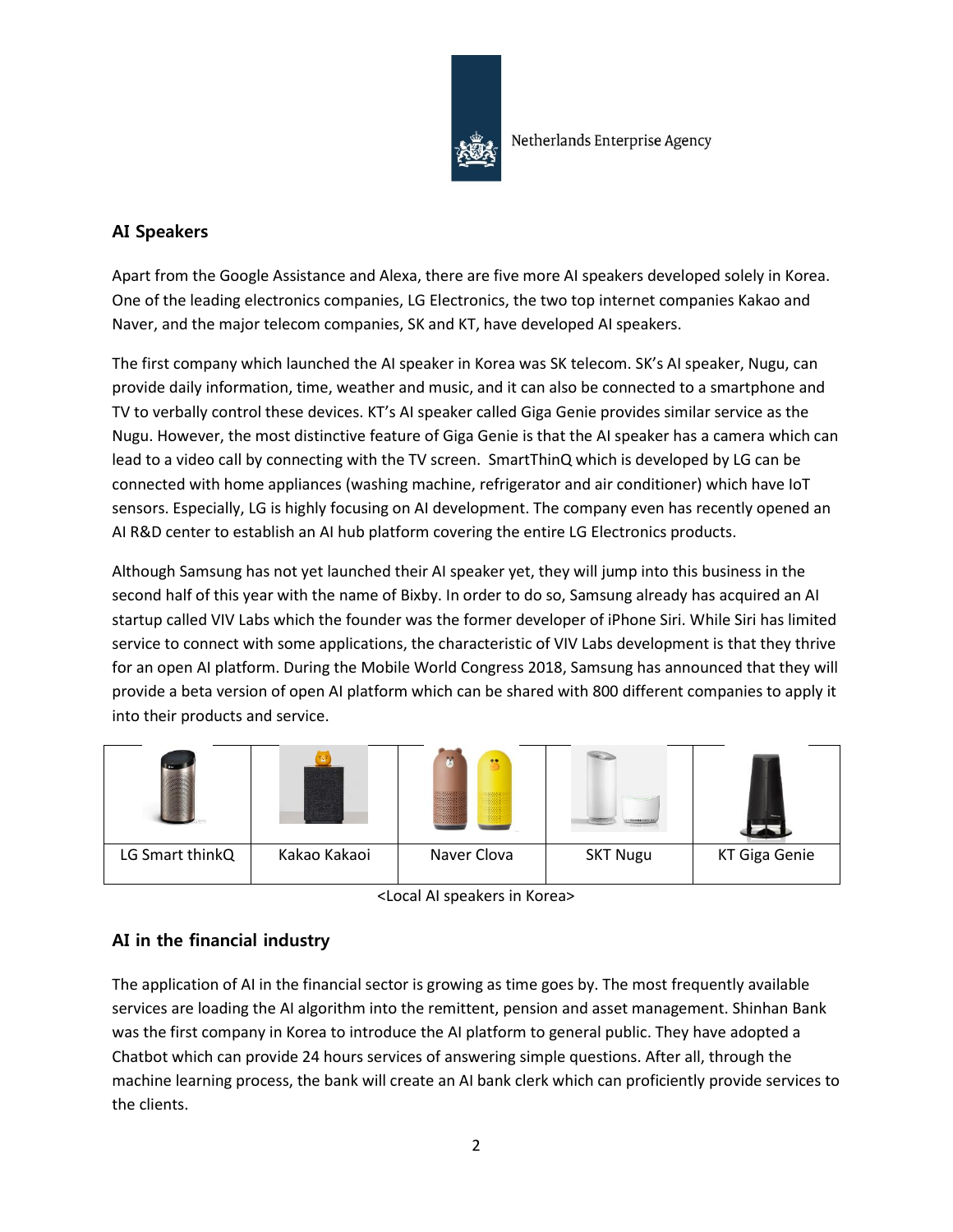

KEB Hana Bank introduced a service called Pension Hyrobo which can manage the pension asset via the website and mobile application. It can also diagnose the achievement and risk of the one's asset portfolio by examining his/her investment tendency.

KB Kookmin Bank is providing a private banking service using the AI algorithm. It provides a tailor made portfolio by analyzing the client's investment tendency, size of the investment, preferred investment region and so on. The bank can give the optimized portfolio for clients with their developed system.

## AI in medical sectors

In the medical sectors, AI services are applied to telecare services and X-Ray image interpretation. SK C&C, a Korean IT company, is developing an AI Aibril healthcare management program for the AIA insurance company. The two companies have promised to jointly develop a digital total healthcare platform using the AIA Vitality, a wellness program that is available as a mobile application helping users to make a healthy choice. The result of this development will benefit both the users and the insurance company by optimizing the insurance calculation and strengthening the risk management.

Major Korean hospitals are competing to strategically establish an image big data station. Korea University Hospital in Guro has recently opened a KU-Medical Image Data Center. Yonsei Medical University has opened an image Data Center. Seoul-Asan Hospital has opened Asan Image Metrics. Catholic hospital also has established a Catholic Smart Imaging Bio Bank (CSIB). Although their names are all different, basically Korean hospitals are aiming to quickly adopt the AI solution in order to increase the accuracy of diagnosing diseases.

One of the successful examples of the application of X-Ray image interpretation is a company called Lunit. It is a venture company established in 2013. As a startup, the company was the only Korean company which was selected as one of the top 100 global startup companies by the Startup Analysis organization called CB Insight. The company has developed Data-driven Imaging Biomarker (DIB) software which can accurately decipher medical images using the AI technology. DIB helps the doctors to accurately diagnose the breast cancer and tuberculosis by utilizing 100 thousand X-Ray image and biopsy video images to learn how to objectively decode the diseases. The accuracy of its technology hits more than 90%. In result, Lunit has made a contract with Samsung Hospital to jointly develop the AI diagnosis assistance program. Through the deep learning process, the developed software will enable to support doctors to diagnose breast cancers and colorectal cancers.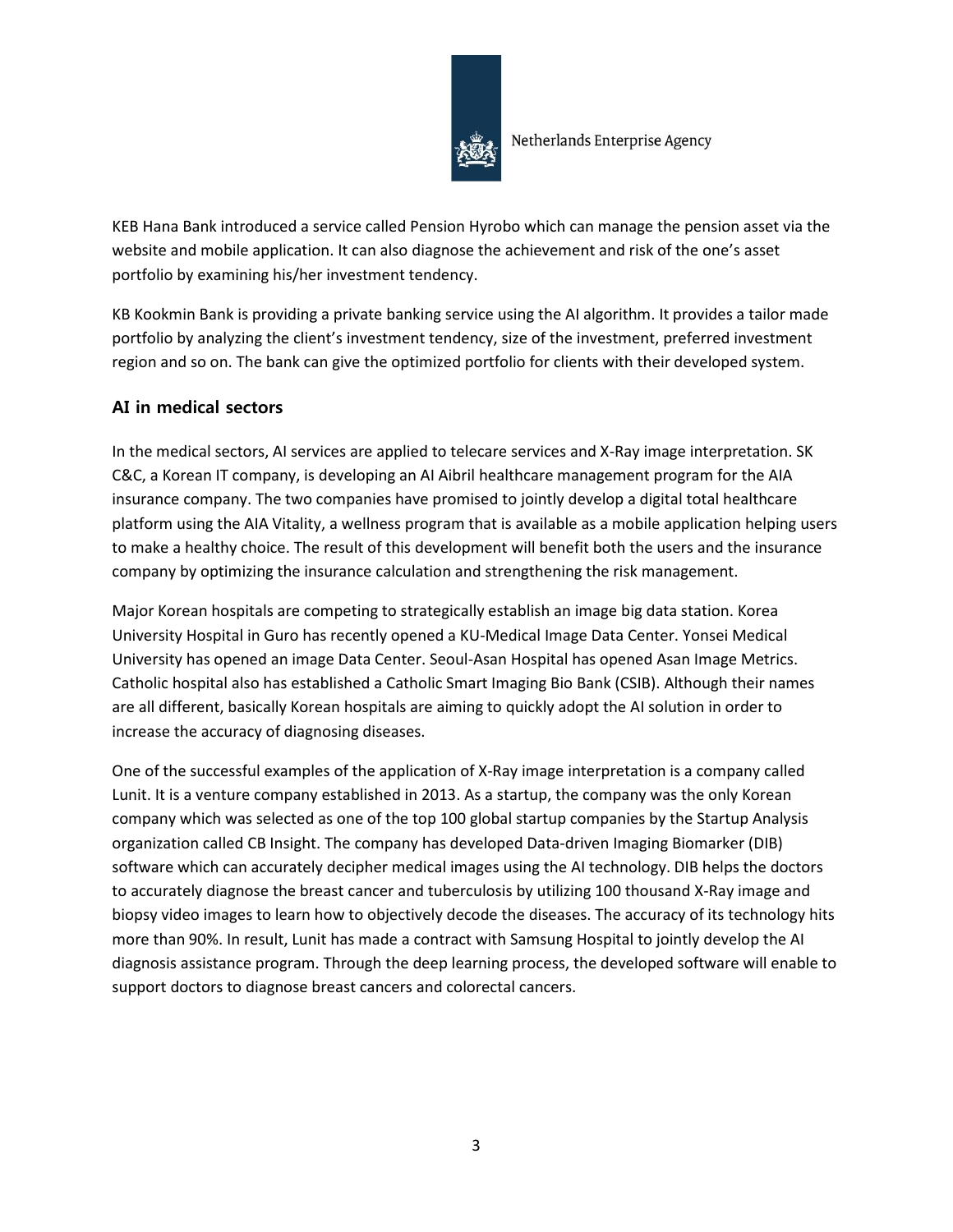



< Lunit software. Source: Lunit >

A local startup called Vuno Korea has developed a bone age decipher program. This Bone Age decoding program reads the data of bone density measurement results and bone age information. This system has dramatically reduced the time to diagnose the bone age which can predict the maximum height that a child can expect in the future. Furthermore, Vuno's AI program can also provide information of children what is their expected height when they become adults.

### AI in law firms

Korean government is also adopting AI solutions in their services towards citizens. Ministry of Justice has recently launched an online chatbot service called Bubby. Bubby provides law information on real estate, lease, layoff and inheritance. User can ask questions about those four different topics. Based on the inputs that are already given, Bubby will be able to find answers for the questions and will provide the feedback to the user.



<Bubby chatbot image. Source: Yonhap News>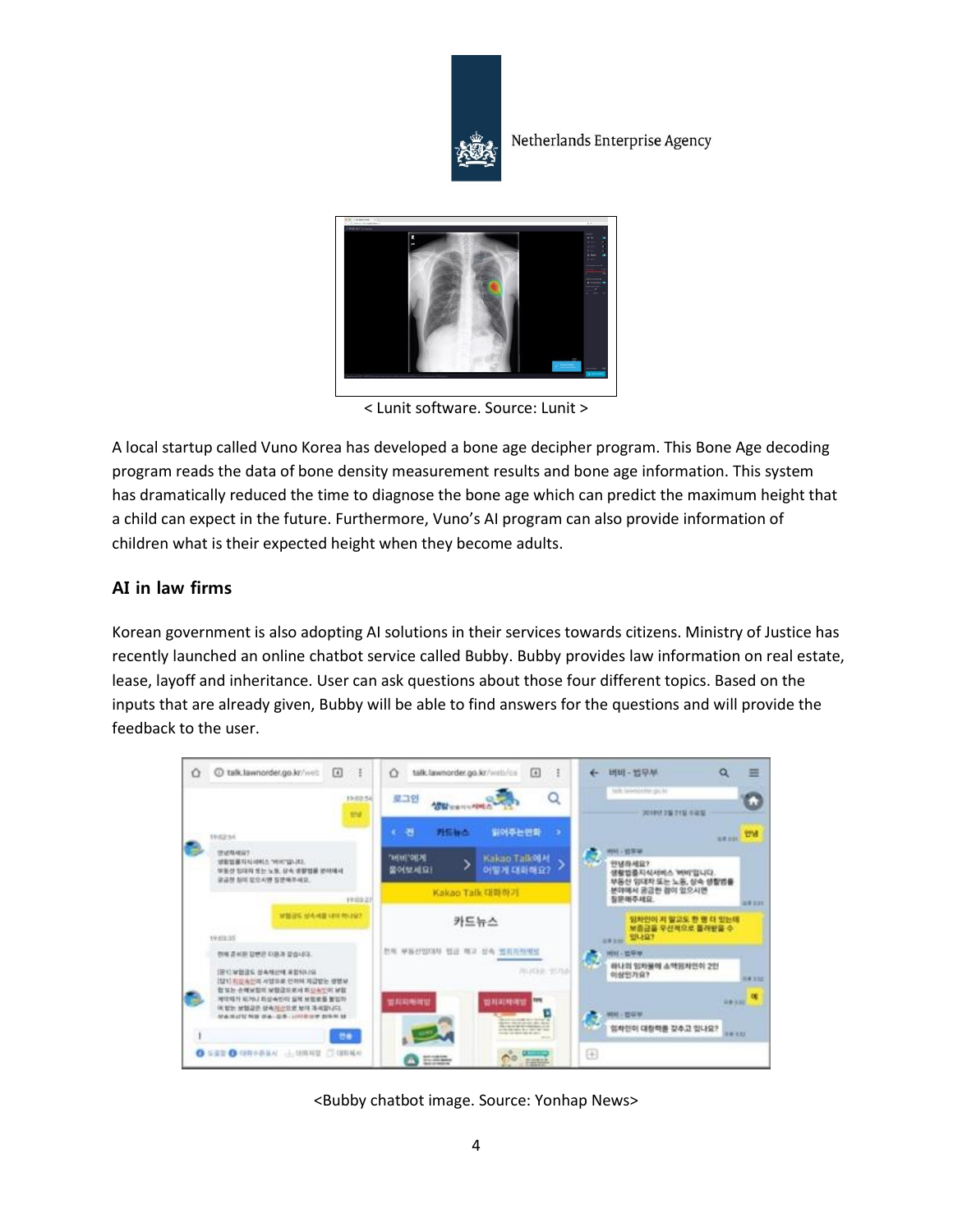

DR & Aju Law firm has introduced intelligent legal information system for the first time in Korea. This AI system is developed by a Korean startup called Intellicon Meta Lab. This startup ranked first for the second straight year in the 'Competition on Legal Information Extraction/Entailment (COLIEE)' in 2016 and 2017. A person who does not know any legal terms can write a sentence and an expression in this system. It will automatically understand the meaning and will change the word expressions into legal terms. This natural language process was developed based on the deep learning technology and hybrid algorithm as well as the feedback given by the lawyers. It not only gives information on legislation and precedents, it also provides visual image of the results.

### Other sectors

Food & beverage industries are also actively adopting AI solutions. Some companies started to launch a chatbot service in the messenger service to observe the trend and further to develop new tastes that consumers might like. The service is available 24 hours and can respond immediately, so the company can promptly receive consumers' feedbacks toward new products. One of the examples is that a F&B company called Lotte has made a contract with IBM in 2016 in order to adopt the AI system to analyse the consumer trend and preferences. In result, they have come up with two Pepero products (see figure below) with the taste of Caco nips and calamansi. The AI system has collected and analysed 10 million social media postings to determine consumers' preferred tastes, texture and ingredients. By doing so, the system came up with these two products that are most possibly preferred by the consumers.



<Lotte's new Pepero products with the cacao nips taste and calamansi; Source: Lotte >

## Conclusion

The craze for the AI will continue for a while in Korea, and the cross sectoral collaboration will become more vibrant. However, the fever will most likely remain in Korea as the developed technologies are based on the Korean language. It might be less competitive to bring these technologies to the global market. It is necessary for Korean developers to think about the language, as this can become a barrier to enter global market. Therefore, the development of translation technology like neural machine translation will play an important role in the AI world. In addition, there is lack in conversation on the